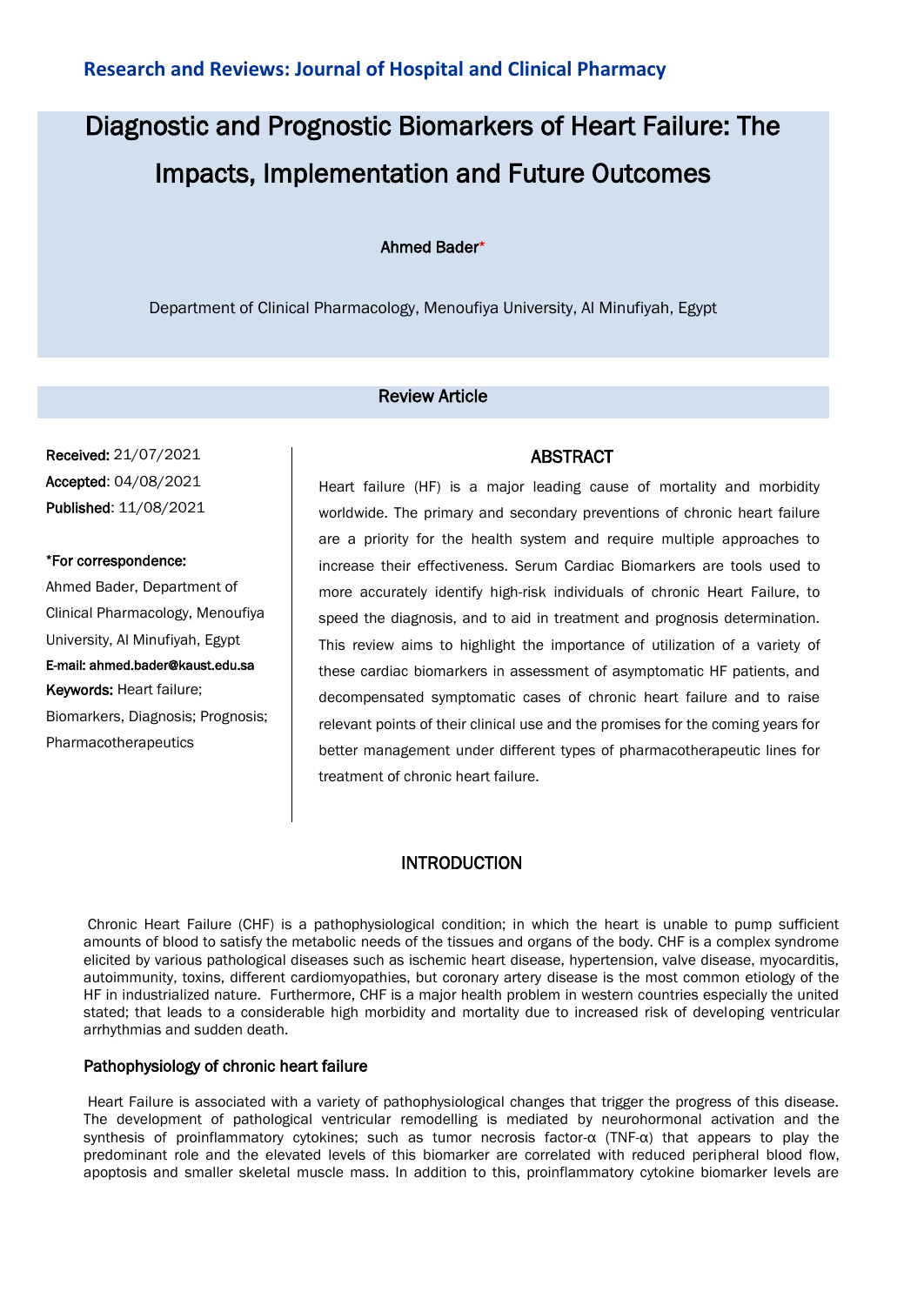# **Research and Reviews: Journal of Hospital and Clinical**

correlated with the prognosis of HF; where higher plasma levels of TNF-α and high sensitive C-reactive protein (hs-CRP)biomarkersare associated with weight loss and cardiac cachexia, a serious complication of HF with increased mortality [1].

The Renin-Angiotensin System (RAS) is known to play a dominant role in the pathophysiology of CHF; where some evidences from clinical and experimental studies indicate that RAS are linked in the pathophysiology of cardiac hypertrophy, apoptosis and remodeling. They suggested that a relationship exists between the RAS and immune activation in heart failure. Furthermore,CHF is associated with endothelial dysfunction, where the activation of the RAS is believed to be important in the deterioration of endothelial dysfunction in CHF through stimulation of oxidative stress, and this endothelial dysfunction leading to abnormal vasomotor control may give rise to increased peripheral vascular resistance, a hallmark of CHF [2]. So, the prevention or reversal of the endothelial dysfunction may be considered an important target for pharmacological intervention in CH. It is well accepted that CHF is associated with over sympathetic activity and impaired arterial baroreflex function. Thus, this excessive sympathetic activation not only exacerbates the HF state but also is prognostic of complications and death; therefore, it has been considered a prime therapeutic target in the treatment of CHF to reduce excessive sympathetic activation.

#### Mediators playing a role in pathogenesis of heart failure

Proinflammatory cytokines biomarkers are important mediators for the development of HF. These cytokines can damage cardiomyocytes and/or endothelial cells which play a pivotal role in the pathogenesis and progress of CHF. Where it was reported that TNF-α is a proinflammtory cytokine, exerted a negative inotropic effect on the heart with more cardiac cachexia, anemia and activation of RAS. It is produced in a variety of conditions such as acute myocarditis, reperfusion injury and CHF; increasing the severity of CHF.

 C-reactive protein (CRP) is a protein that increased highly in patient of CHF, and was associated with high morbidity and mortality, as it causes plaque instability, induces adhesion molecule expression, and associates with endothelial dysfunction, that all promoting cardiac inflammation and aggravation of heart failure.

 Nitric oxide (NO) is a free radical that is known to be an important determinant of vascular tone. In the heart apart from controlling coronary blood flow, NO may also affect cardiac function. It was found that cytokines as TNFα stimulates the enzyme inducible nitric oxide synthase, NO, and its product upon reaction with superoxide anion, peroxynitrite, being an important source of free radical stress in cardiac and vascular tissue. It is also clear that the biological activity of NO is altered during heart failure.

 The receptor Fas (APOl/CD95) is a type 1-transmembranous glycoprotein and is a member of the tumor necrosis factor receptor superfamily that mediate apoptosis and in addition to this, hypoxia is frequently seen in advanced CHF can stimulate Fas to induce apoptosis in the heart myocytes; that playing a role in the pathophysiologic mechanisms of CHF. Moreover a study reported that elevated levels of serum IL-2R, TNF-α, NO, sFas and ACE were significantly elevated in patients with congestive heart failure regardless the etiology of HF.

#### Cardiac remodeling and cardiac biomarkers release

Cardiac remodeling is defined as a genomic expression that results in molecular, cellular and interstitial changes in the heart leading to releasing some diagnostic and prognostic biomarkers. Remodeling is associated with myocyte hypertrophy, myocyte loss from necrosis or apoptosis, as well as interstitial cell growth, especially fibroblast proliferation, leading to myocardial fibrosis*.* Moreover, cardiac remodeling is influenced by hemodynamic load, neurohumoral activation, and other factors that further adversely affect the remodeling process.

 As heart disease progresses towards CHF, the myocardium undergoes profound alterations in its structure and function at several levels. As the size of the organ increases and function deteriorates, there is gradual transformation from a compensated to a decompensated condition during which clinical symptoms of CHF become visible (dyspnea, peripheral edema, increased heart rate, decrease in physical activity). The complex process responsible for this gradual deterioration leading to development of mechanical (pump failure) and electrophysiological dysfunction (arrhythmias) is called pathologic cardiac remodeling with a variety numbers of biomarkers in the serum, and with development of important clinical consequences, such as decreased quality of life and premature death Thus, to improve symptoms and increase survival in patients with CHF, it is very important to detect these biomarker early to find ways to reduce and prevent ventricular remodeling.

#### Biomarkers in heart failure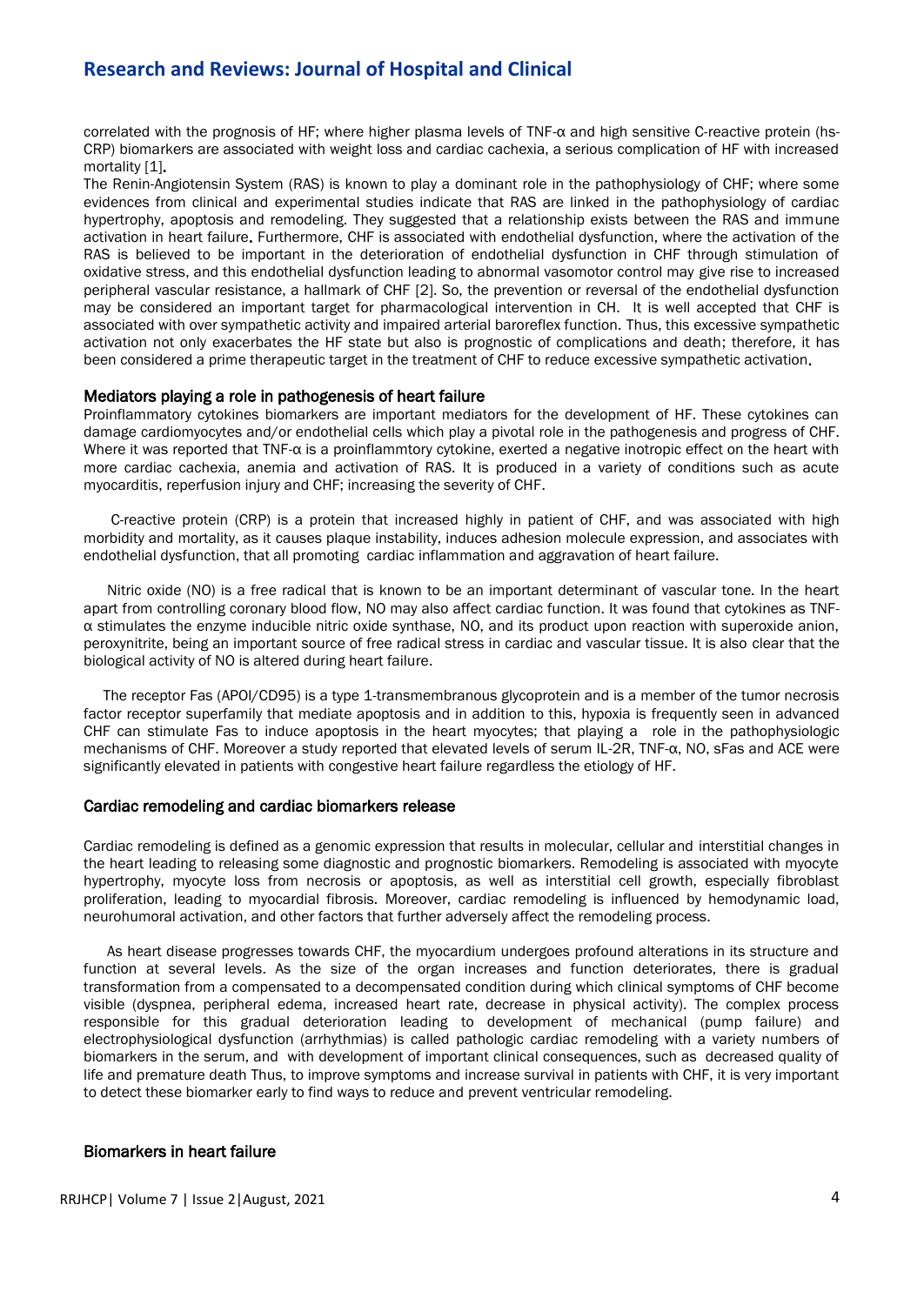# **Research and Reviews: Journal of Hospital and Clinical**

An increasing number of blood enzymes, hormones, biologic substances, and other markers of cardiac stress and malfunction, as well as myocyte injury, collectively referred to as cardiac biomarkers of HF, that appear to have growing clinical importance and impacts on progress of HF.These biomarkers have expanded their role from merely being adjunctive, such as in the case of cardiac necrosis confirmation, to become the gold diagnostic standard and strong prognostic measures in a variety of cardiac diseases, especially CHF [3]. The ideal biomarker of heart failure should be characterized by its high sensitivity, specificity, reproducibility, widely available, and cost-effective. Therefore, the search for an ideal biomarker in CHF is still ongoing, with several newly discovered biomarkers of heart failure.

## **DISCUSSION**

#### Biomarkers of myocyte stress in heart failure (Natriuretic Peptides)

The precursor of BNP and N-terminal pro–brain natriuretic peptide (NT-pro-BNP) is a pre–prohormone BNP, a 134 amino-acid peptide that is synthesized in the myocytes and cleaved to the prohormone BNP of 108 amino acids. The prohormone is released during hemodynamic stress, that is, when the ventricles are dilated, hypertrophic, or subject to increased wall tension. Prohormone BNP is cleaved by a circulating endoprotease, termed corin, into two polypeptides: the inactive NT-pro-BNP, 76 amino acids in length, and brain natriuretic peptide (BNP), a bioactive peptide 32 amino acids in length. BNP causes arterial vasodilation, diuresis, and natriuresis, and reduces the activities of the renin–angiotensin–aldosterone system and the sympathetic nervous system. Thus, when considered together, the actions of BNP oppose the physiological abnormalities in heart failure.

 Some clinical studies reported that, measurements of BNP appear to be useful in the diagnosis and risk stratification of patients with chronic heart failure and also, useful in screening asymptomatic subjects at risk of developing heart failure, such as the elderly and those with hypertension, diabetes, or asymptomatic coronary artery disease [4]. Also, BNP measurements are a better predictor of death than plasma norepinephrine or endothelin-1. However, there were several studies reported that, there was a moderate increase in the level of circulating BNP with increasing age, presumably in relation to myocardial fibrosis or renal dysfunction, which are common in the elderly, and also, the BNP level varied inversely with the body-mass index, and in addition to this, pulmonary hypertension from a variety of causes may increase the plasma level of BNP. Additionally, natriuretic peptides are still failing to comply with all the properties of an ideal biomarker.

#### New developing biomarkers in heart failure

 These new biomarkers are still under investigation. They include chromogranin A, a polypeptide hormone produced by the myocardium, which has potent negative inotropic properties and elevated plasma levels in patients with heart failure [5]. A second new biomarker is galectin-3, a protein produced by activated macrophages, for which plasma levels have been reported to predict adverse outcomes in patients with heart failure. A third new biomarker is osteoprotegerin, a member of the tumor necrosis factor receptor superfamily that has been implicated in the development of left ventricular dysfunction, and in predicting survival in patients with heart failure after myocardial infarction.

#### Implementation and utilization of cardiac biomarkers

 A biochemical cardiac marker to be considered useful in guiding the management of patients with heart failure. Single biomarker to track all of the different pharmacotherapeutic measures is not satisfactory ; so, use of Plasma natriuretic peptides, including Atrial Natriuretic Peptide (ANP) and BNP plus both cardiac troponins and Creactive protein are increasingly being recognized as important prognostic markers in patients with heart failure; for assessing the effectiveness of heart failure therapy. In the near future, there is great enthusiasm for such a multimarker approach as many of these biomarkers will provide important new insights into pathophysiology and aid in the diagnosis and management of HF patients and for providing large numbers of values quickly and cheaply.